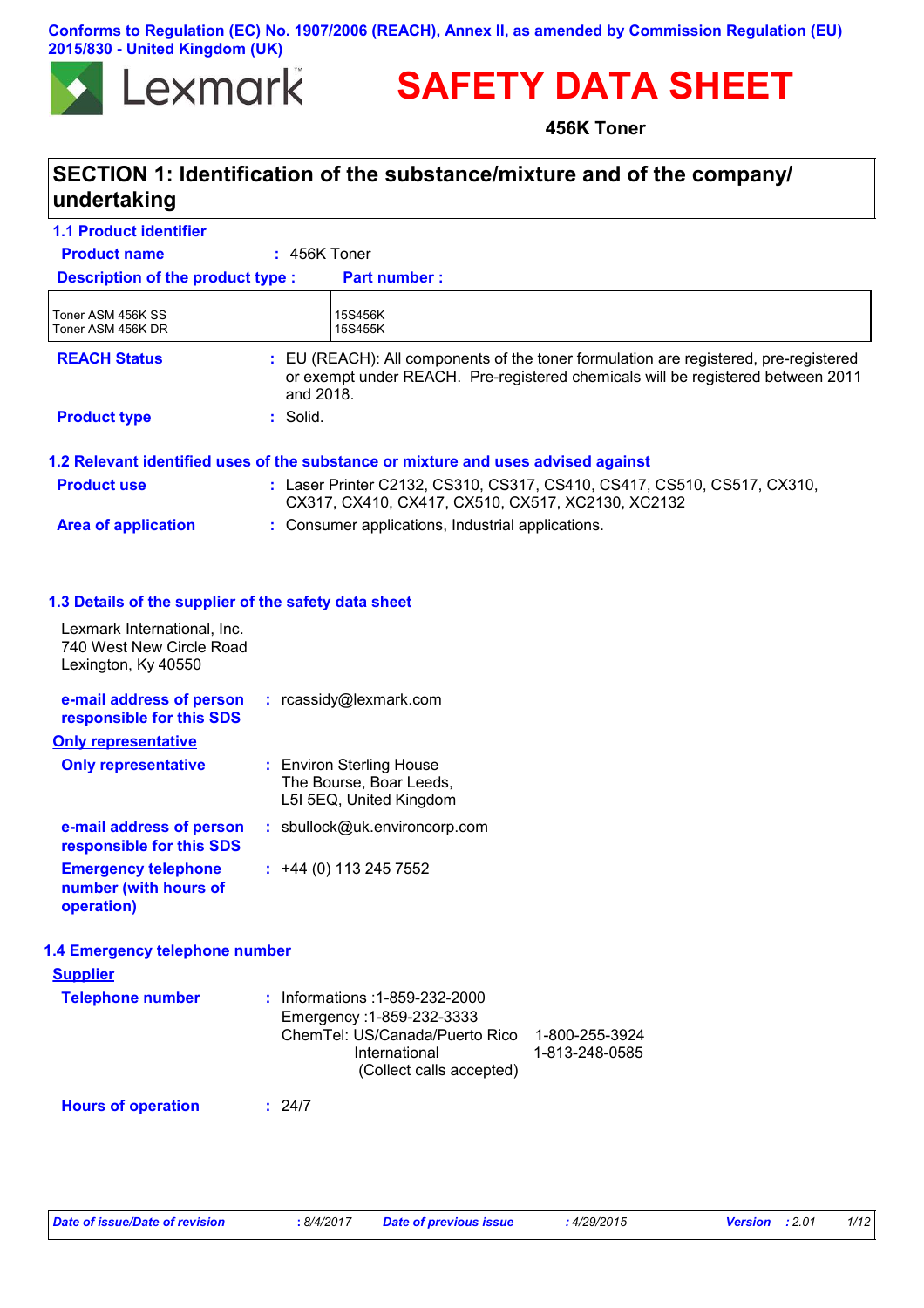## **SECTION 2: Hazards identification**

| ULUTTUR 4. HAZARJO RUHINI IUANU                                                                                                                                 |                                                                                                                                                                                                                                                           |
|-----------------------------------------------------------------------------------------------------------------------------------------------------------------|-----------------------------------------------------------------------------------------------------------------------------------------------------------------------------------------------------------------------------------------------------------|
| 2.1 Classification of the substance or mixture                                                                                                                  |                                                                                                                                                                                                                                                           |
| <b>Product definition</b>                                                                                                                                       | : Mixture                                                                                                                                                                                                                                                 |
| Not classified.                                                                                                                                                 | <b>Classification according to Regulation (EC) No. 1272/2008 [CLP/GHS]</b>                                                                                                                                                                                |
|                                                                                                                                                                 | The product is not classified as hazardous according to Regulation (EC) 1272/2008 as amended.                                                                                                                                                             |
| <b>Ingredients of unknown</b><br>toxicity                                                                                                                       | : 15.5 percent of the mixture consists of component(s) of unknown oral toxicity<br>15.5 percent of the mixture consists of component(s) of unknown dermal toxicity<br>15.5 percent of the mixture consists of component(s) of unknown inhalation toxicity |
| <b>Ingredients of unknown</b><br>ecotoxicity                                                                                                                    | : Contains 15.5 % of components with unknown hazards to the aquatic environment                                                                                                                                                                           |
|                                                                                                                                                                 | See Section 11 for more detailed information on health effects and symptoms.                                                                                                                                                                              |
| <b>2.2 Label elements</b>                                                                                                                                       |                                                                                                                                                                                                                                                           |
| <b>Signal word</b>                                                                                                                                              | : No signal word.                                                                                                                                                                                                                                         |
| <b>Hazard statements</b>                                                                                                                                        | : No known significant effects or critical hazards.                                                                                                                                                                                                       |
| <b>Precautionary statements</b>                                                                                                                                 |                                                                                                                                                                                                                                                           |
| <b>General</b>                                                                                                                                                  | Read label before use. Keep out of reach of children. If medical advice is needed,<br>have product container or label at hand.                                                                                                                            |
| <b>Prevention</b>                                                                                                                                               | : Not applicable.                                                                                                                                                                                                                                         |
| <b>Response</b>                                                                                                                                                 | Not applicable.                                                                                                                                                                                                                                           |
| <b>Storage</b>                                                                                                                                                  | Not applicable.                                                                                                                                                                                                                                           |
| <b>Disposal</b>                                                                                                                                                 | Not applicable.                                                                                                                                                                                                                                           |
| <b>Supplemental label</b><br>elements                                                                                                                           | Not applicable.                                                                                                                                                                                                                                           |
| <b>Annex XVII - Restrictions</b><br>on the manufacture,<br>placing on the market and<br>use of certain dangerous<br>substances, mixtures and<br><b>articles</b> | : Not applicable.                                                                                                                                                                                                                                         |
| <b>Special packaging requirements</b>                                                                                                                           |                                                                                                                                                                                                                                                           |
| <b>Containers to be fitted</b><br>with child-resistant<br>fastenings                                                                                            | : Not applicable.                                                                                                                                                                                                                                         |
| Tactile warning of danger : Not applicable.                                                                                                                     |                                                                                                                                                                                                                                                           |

#### **2.3 Other hazards**

**Other hazards which do : not result in classification** This material is considered hazardous by the OSHA Hazard Communication Standard (29 CFR 1910.1200). COMBUSTIBLE DUSTS

### **SECTION 3: Composition/information on ingredients**

| <b>3.2 Mixtures</b><br>Mixture |                                 |      |                                               |             |  |
|--------------------------------|---------------------------------|------|-----------------------------------------------|-------------|--|
| <b>Product/ingredient name</b> | <b>Identifiers</b>              | $\%$ | <b>Regulation (EC) No.</b><br>1272/2008 [CLP] | <b>Type</b> |  |
| Carbon black                   | EC: 215-609-9<br>CAS: 1333-86-4 | ≤10  | Not classified.                               | $[2]$       |  |

There are no additional ingredients present which, within the current knowledge of the supplier and in the concentrations applicable, are classified as hazardous to health or the environment, are PBTs, vPvBs or Substances of equivalent concern, or have been assigned a workplace exposure limit and hence require reporting in this section.

**Type** 

| Date of issue/Date of revision | 8/4/2017 | <b>Date of previous issue</b> | 4/29/2015 | <b>Version</b> : 2.01 | 2/12 |
|--------------------------------|----------|-------------------------------|-----------|-----------------------|------|
|                                |          |                               |           |                       |      |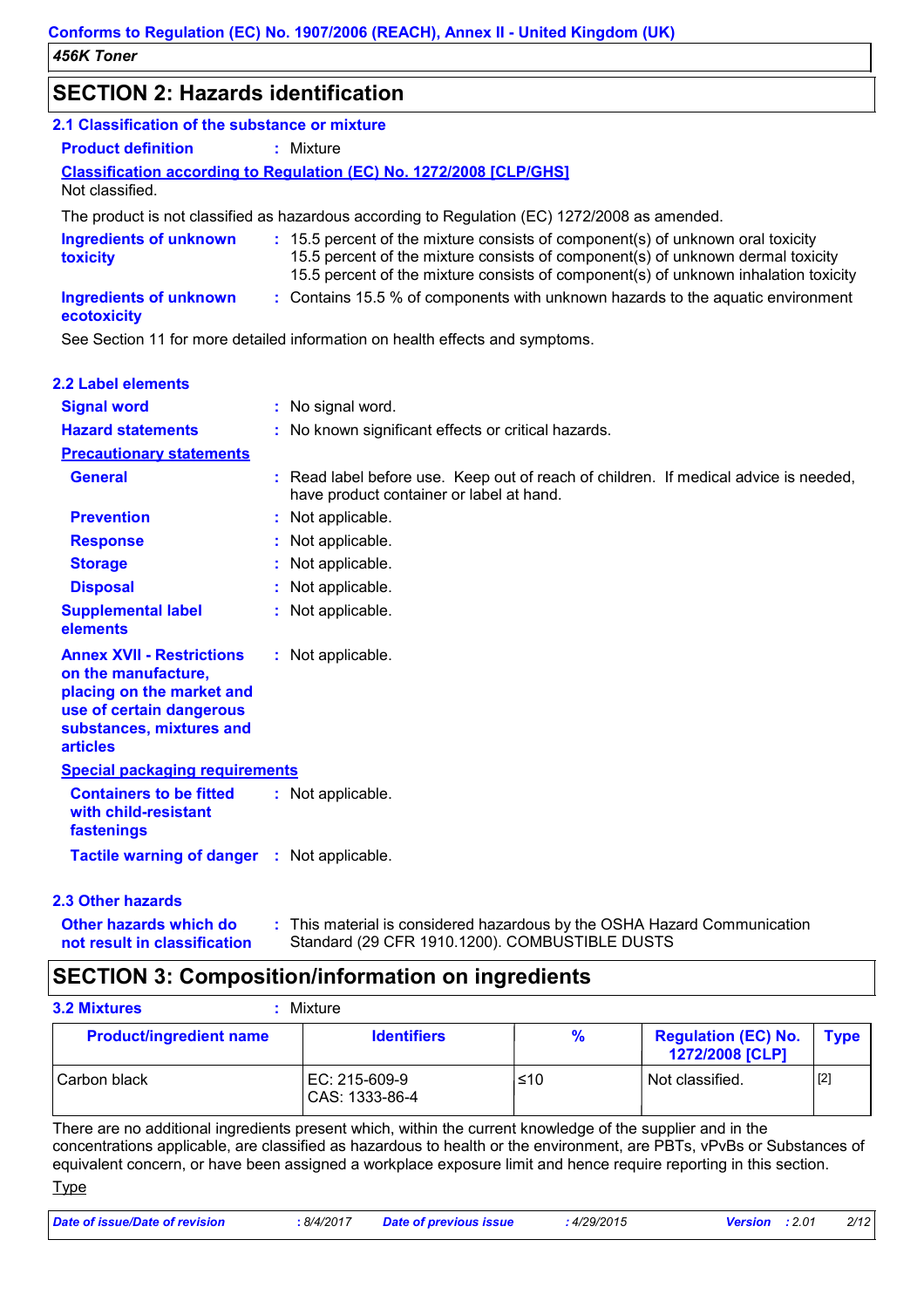## **SECTION 3: Composition/information on ingredients**

[1] Substance classified with a health or environmental hazard

[2] Substance with a workplace exposure limit

[3] Substance meets the criteria for PBT according to Regulation (EC) No. 1907/2006, Annex XIII

[4] Substance meets the criteria for vPvB according to Regulation (EC) No. 1907/2006, Annex XIII

[5] Substance of equivalent concern

[6] Additional disclosure due to company policy

Occupational exposure limits, if available, are listed in Section 8.

## **SECTION 4: First aid measures**

| 4.1 Description of first aid measures |                                                                                                                                                                                                                                                                                                                                                           |
|---------------------------------------|-----------------------------------------------------------------------------------------------------------------------------------------------------------------------------------------------------------------------------------------------------------------------------------------------------------------------------------------------------------|
| <b>Eye contact</b>                    | : Immediately flush eyes with plenty of water, occasionally lifting the upper and lower<br>eyelids. Check for and remove any contact lenses. Get medical attention if irritation<br>occurs.                                                                                                                                                               |
| <b>Inhalation</b>                     | : Remove victim to fresh air and keep at rest in a position comfortable for breathing.<br>Get medical attention if symptoms occur. In case of inhalation of decomposition<br>products in a fire, symptoms may be delayed. The exposed person may need to be<br>kept under medical surveillance for 48 hours.                                              |
| <b>Skin contact</b>                   | : Flush contaminated skin with plenty of water. Remove contaminated clothing and<br>shoes. Get medical attention if symptoms occur.                                                                                                                                                                                                                       |
| <b>Ingestion</b>                      | : Wash out mouth with water. Remove victim to fresh air and keep at rest in a<br>position comfortable for breathing. If material has been swallowed and the exposed<br>person is conscious, give small quantities of water to drink. Do not induce vomiting<br>unless directed to do so by medical personnel. Get medical attention if symptoms<br>occur. |
| <b>Protection of first-aiders</b>     | : No action shall be taken involving any personal risk or without suitable training.                                                                                                                                                                                                                                                                      |

#### **4.2 Most important symptoms and effects, both acute and delayed**

#### **Potential acute health effects**

| <b>Eye contact</b>                  | : No known significant effects or critical hazards. |
|-------------------------------------|-----------------------------------------------------|
| <b>Inhalation</b>                   | : No known significant effects or critical hazards. |
| <b>Skin contact</b>                 | : No known significant effects or critical hazards. |
| <b>Ingestion</b>                    | : No known significant effects or critical hazards. |
| <b>Over-exposure signs/symptoms</b> |                                                     |
| Eye contact                         | : No specific data.                                 |
| <b>Inhalation</b>                   | : No specific data.                                 |
| <b>Skin contact</b>                 | : No specific data.                                 |
| <b>Ingestion</b>                    | : No specific data.                                 |

#### **4.3 Indication of any immediate medical attention and special treatment needed**

| <b>Notes to physician</b>  | : In case of inhalation of decomposition products in a fire, symptoms may be delayed.<br>The exposed person may need to be kept under medical surveillance for 48 hours. |
|----------------------------|--------------------------------------------------------------------------------------------------------------------------------------------------------------------------|
| <b>Specific treatments</b> | : No specific treatment.                                                                                                                                                 |

## **SECTION 5: Firefighting measures**

| 5.1 Extinguishing media                |                                                                 |
|----------------------------------------|-----------------------------------------------------------------|
| <b>Suitable extinguishing</b><br>media | : Use an extinguishing agent suitable for the surrounding fire. |
| Unsuitable extinguishing<br>media      | : Do not use water jet.                                         |

#### **5.2 Special hazards arising from the substance or mixture**

| Date of issue/Date of revision | 8/4/2017 | <b>Date of previous issue</b> | : 4/29/2015 | 3/12<br><b>Version</b> : 2.01 |
|--------------------------------|----------|-------------------------------|-------------|-------------------------------|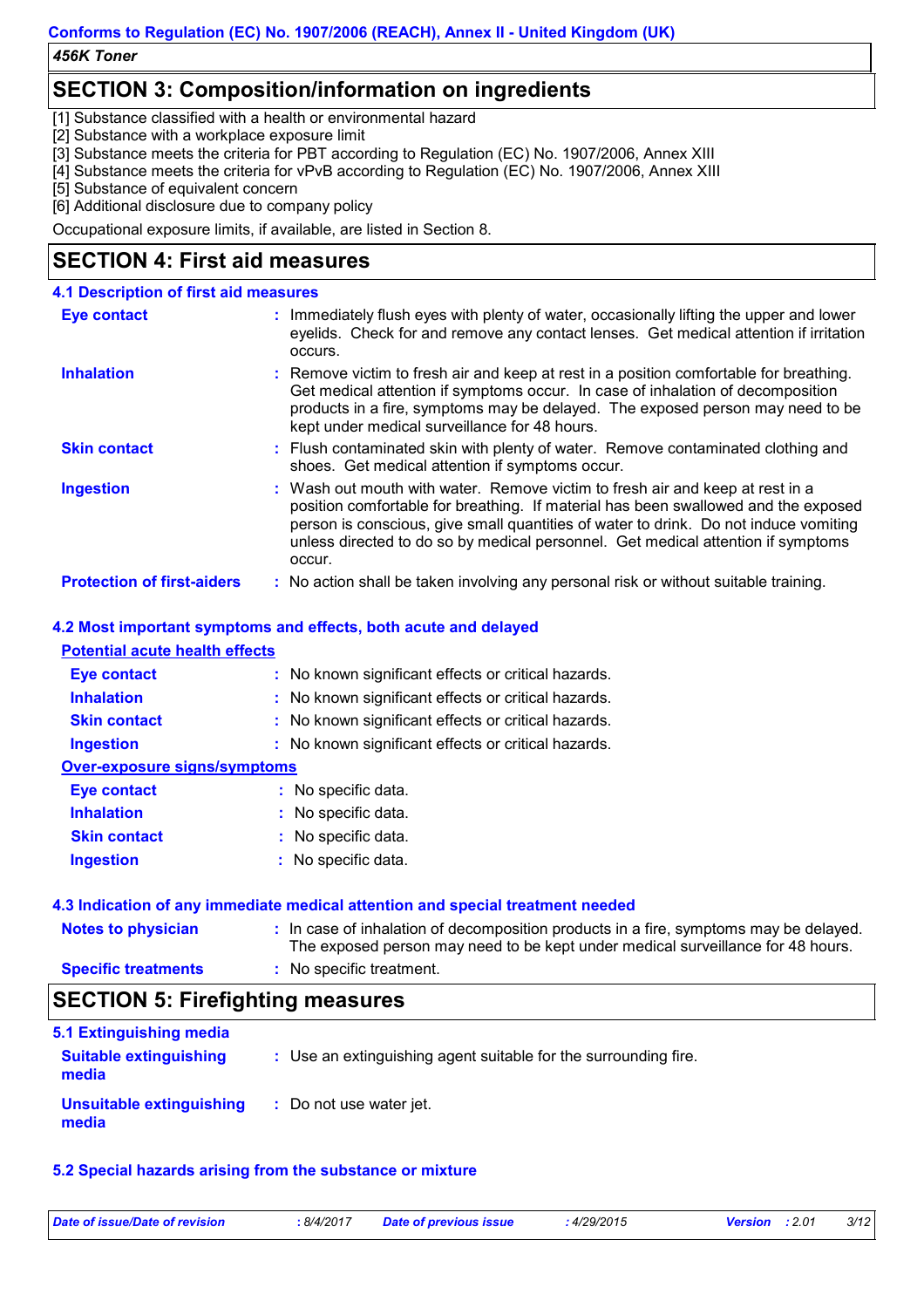### **SECTION 5: Firefighting measures**

| : No specific fire or explosion hazard.                                                                                                                                                                                                                                                                                                                               |  |
|-----------------------------------------------------------------------------------------------------------------------------------------------------------------------------------------------------------------------------------------------------------------------------------------------------------------------------------------------------------------------|--|
| : Decomposition products may include the following materials:<br>carbon dioxide<br>carbon monoxide<br>nitrogen oxides<br>metal oxide/oxides                                                                                                                                                                                                                           |  |
|                                                                                                                                                                                                                                                                                                                                                                       |  |
| : Promptly isolate the scene by removing all persons from the vicinity of the incident if<br>there is a fire. No action shall be taken involving any personal risk or without<br>suitable training.                                                                                                                                                                   |  |
| : Fire-fighters should wear appropriate protective equipment and self-contained<br>breathing apparatus (SCBA) with a full face-piece operated in positive pressure<br>mode. Clothing for fire-fighters (including helmets, protective boots and gloves)<br>conforming to European standard EN 469 will provide a basic level of protection for<br>chemical incidents. |  |
|                                                                                                                                                                                                                                                                                                                                                                       |  |

### **SECTION 6: Accidental release measures**

|                                                          | 6.1 Personal precautions, protective equipment and emergency procedures                                                                                                                                                                                                            |  |
|----------------------------------------------------------|------------------------------------------------------------------------------------------------------------------------------------------------------------------------------------------------------------------------------------------------------------------------------------|--|
| For non-emergency<br>personnel                           | : No action shall be taken involving any personal risk or without suitable training.<br>Evacuate surrounding areas. Keep unnecessary and unprotected personnel from<br>entering. Do not touch or walk through spilt material. Put on appropriate personal<br>protective equipment. |  |
|                                                          | For emergency responders : If specialised clothing is required to deal with the spillage, take note of any<br>information in Section 8 on suitable and unsuitable materials. See also the<br>information in "For non-emergency personnel".                                         |  |
| <b>6.2 Environmental</b><br>precautions                  | : Avoid dispersal of spilt material and runoff and contact with soil, waterways, drains<br>and sewers. Inform the relevant authorities if the product has caused environmental<br>pollution (sewers, waterways, soil or air).                                                      |  |
| 6.3 Methods and material for containment and cleaning up |                                                                                                                                                                                                                                                                                    |  |
| <b>Small spill</b>                                       | : Move containers from spill area. Vacuum or sweep up material and place in a<br>designated, labelled waste container. Dispose of via a licensed waste disposal<br>contractor.                                                                                                     |  |
| <b>Large spill</b>                                       | : Move containers from spill area. Prevent entry into sewers, water courses,<br>basements or confined areas. Vacuum or sweep up material and place in a<br>designated, labelled waste container. Dispose of via a licensed waste disposal<br>contractor.                           |  |
| <b>6.4 Reference to other</b><br><b>sections</b>         | : See Section 1 for emergency contact information.<br>See Section 8 for information on appropriate personal protective equipment.<br>See Section 13 for additional waste treatment information.                                                                                    |  |
|                                                          | the contract of the contract of the contract of the contract of the contract of the contract of the contract of the contract of the contract of the contract of the contract of the contract of the contract of the contract o                                                     |  |

## **SECTION 7: Handling and storage**

The information in this section contains generic advice and guidance. The list of Identified Uses in Section 1 should be consulted for any available use-specific information provided in the Exposure Scenario(s).

#### **7.1 Precautions for safe handling**

|  | <b>Protective measure</b> |
|--|---------------------------|
|  |                           |

**Pres** : Put on appropriate personal protective equipment (see Section 8). Prevent toner dust from being released into the air.

|  | Date of issue/Date of revision |  |  |
|--|--------------------------------|--|--|
|  |                                |  |  |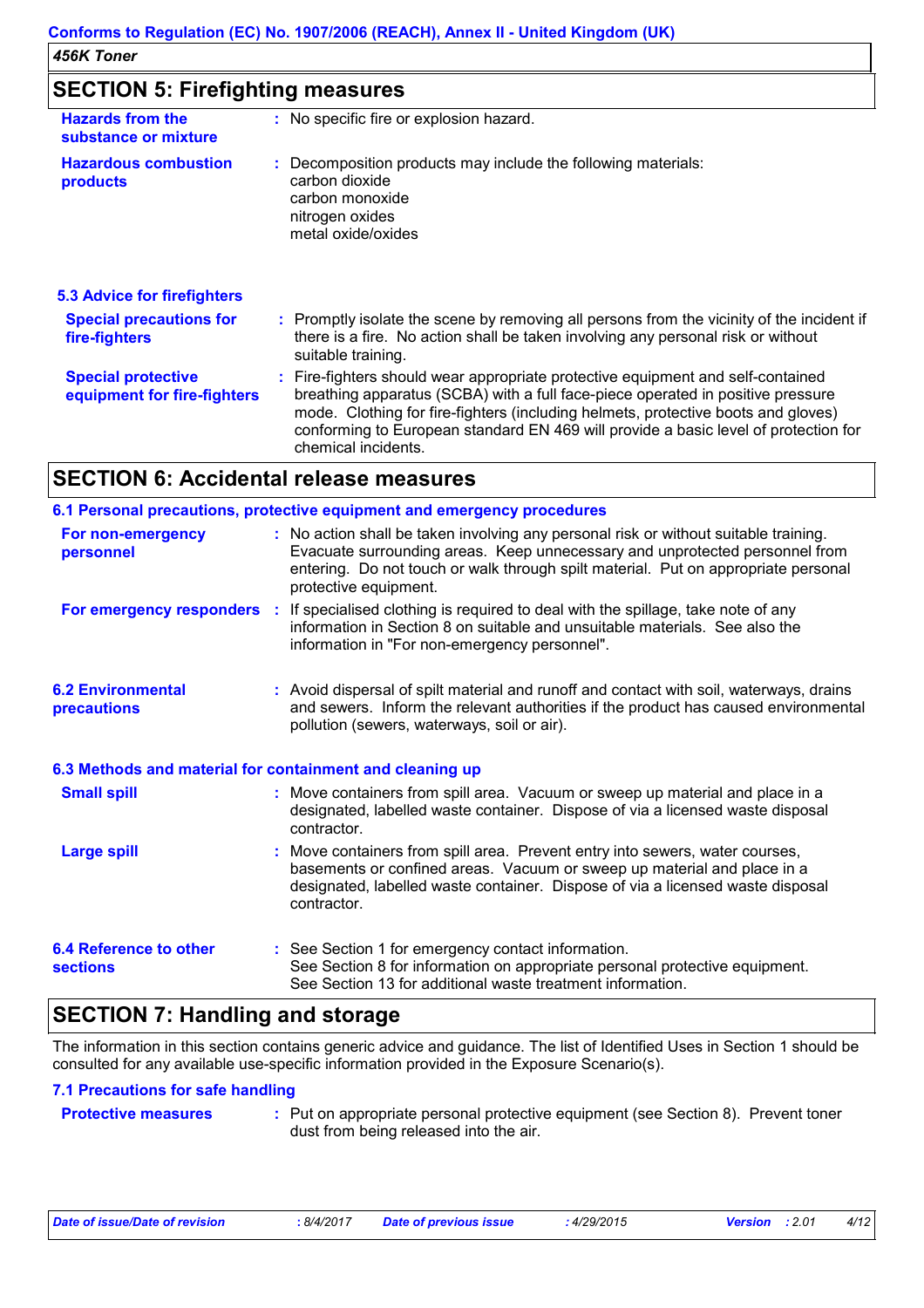### **SECTION 7: Handling and storage**

| <b>Advice on general</b><br>occupational hygiene                                     | : Eating, drinking and smoking should be prohibited in areas where this material is<br>handled, stored and processed. Workers should wash hands and face before<br>eating, drinking and smoking. Remove contaminated clothing and protective<br>equipment before entering eating areas. See also Section 8 for additional<br>information on hygiene measures.                                                                                                                                                                                                                       |
|--------------------------------------------------------------------------------------|-------------------------------------------------------------------------------------------------------------------------------------------------------------------------------------------------------------------------------------------------------------------------------------------------------------------------------------------------------------------------------------------------------------------------------------------------------------------------------------------------------------------------------------------------------------------------------------|
| <b>7.2 Conditions for safe</b><br>storage, including any<br><b>incompatibilities</b> | : Store in accordance with local regulations. Store in original container protected<br>from direct sunlight in a dry, cool and well-ventilated area, away from incompatible<br>materials (see Section 10) and food and drink. Keep container tightly closed and<br>sealed until ready for use. Containers that have been opened must be carefully<br>resealed and kept upright to prevent leakage. Do not store in unlabelled containers.<br>Use appropriate containment to avoid environmental contamination. See Section 10<br>for incompatible materials before handling or use. |
| 7.3 Specific end use(s)                                                              |                                                                                                                                                                                                                                                                                                                                                                                                                                                                                                                                                                                     |
| <b>Recommendations</b>                                                               | $:$ Not available.                                                                                                                                                                                                                                                                                                                                                                                                                                                                                                                                                                  |
| <b>Industrial sector specific</b><br><b>solutions</b>                                | $:$ Not available.                                                                                                                                                                                                                                                                                                                                                                                                                                                                                                                                                                  |

## **SECTION 8: Exposure controls/personal protection**

The information in this section contains generic advice and guidance. Information is provided based on typical anticipated uses of the product. Additional measures might be required for bulk handling or other uses that could significantly increase worker exposure or environmental releases.

#### **8.1 Control parameters**

 $\mathbf{r}$ 

#### **Occupational exposure limits**

| <b>Product/ingredient name</b>                           |               | <b>Exposure limit values</b>                                                                                                                                                                                                                                                                                                                                                                                                                                                                                                                                                                                                                                                                                                                                                                                                                                                                                                                                                                                        |  |  |
|----------------------------------------------------------|---------------|---------------------------------------------------------------------------------------------------------------------------------------------------------------------------------------------------------------------------------------------------------------------------------------------------------------------------------------------------------------------------------------------------------------------------------------------------------------------------------------------------------------------------------------------------------------------------------------------------------------------------------------------------------------------------------------------------------------------------------------------------------------------------------------------------------------------------------------------------------------------------------------------------------------------------------------------------------------------------------------------------------------------|--|--|
| Carbon black                                             |               | EH40/2005 WELs (United Kingdom (UK), 12/2011).<br>STEL: 7 mg/m <sup>3</sup> 15 minutes.<br>TWA: 3.5 mg/m <sup>3</sup> 8 hours.                                                                                                                                                                                                                                                                                                                                                                                                                                                                                                                                                                                                                                                                                                                                                                                                                                                                                      |  |  |
| <b>Recommended monitoring</b><br>procedures<br>required. |               | If this product contains ingredients with exposure limits, personal, workplace<br>atmosphere or biological monitoring may be required to determine the effectiveness<br>of the ventilation or other control measures and/or the necessity to use respiratory<br>protective equipment. Reference should be made to monitoring standards, such as<br>the following: European Standard EN 689 (Workplace atmospheres - Guidance for<br>the assessment of exposure by inhalation to chemical agents for comparison with<br>limit values and measurement strategy) European Standard EN 14042 (Workplace<br>atmospheres - Guide for the application and use of procedures for the assessment<br>of exposure to chemical and biological agents) European Standard EN 482<br>(Workplace atmospheres - General requirements for the performance of procedures<br>for the measurement of chemical agents) Reference to national guidance<br>documents for methods for the determination of hazardous substances will also be |  |  |
| <b>DNELS/DMELS</b>                                       |               |                                                                                                                                                                                                                                                                                                                                                                                                                                                                                                                                                                                                                                                                                                                                                                                                                                                                                                                                                                                                                     |  |  |
| No DNELs/DMELs available.                                |               |                                                                                                                                                                                                                                                                                                                                                                                                                                                                                                                                                                                                                                                                                                                                                                                                                                                                                                                                                                                                                     |  |  |
| <b>PNECs</b>                                             |               |                                                                                                                                                                                                                                                                                                                                                                                                                                                                                                                                                                                                                                                                                                                                                                                                                                                                                                                                                                                                                     |  |  |
| No PNECs available                                       |               |                                                                                                                                                                                                                                                                                                                                                                                                                                                                                                                                                                                                                                                                                                                                                                                                                                                                                                                                                                                                                     |  |  |
| <b>8.2 Exposure controls</b>                             |               |                                                                                                                                                                                                                                                                                                                                                                                                                                                                                                                                                                                                                                                                                                                                                                                                                                                                                                                                                                                                                     |  |  |
| <b>Appropriate engineering</b><br>controls               | contaminants. | : Good general ventilation should be sufficient to control worker exposure to airborne                                                                                                                                                                                                                                                                                                                                                                                                                                                                                                                                                                                                                                                                                                                                                                                                                                                                                                                              |  |  |
|                                                          |               |                                                                                                                                                                                                                                                                                                                                                                                                                                                                                                                                                                                                                                                                                                                                                                                                                                                                                                                                                                                                                     |  |  |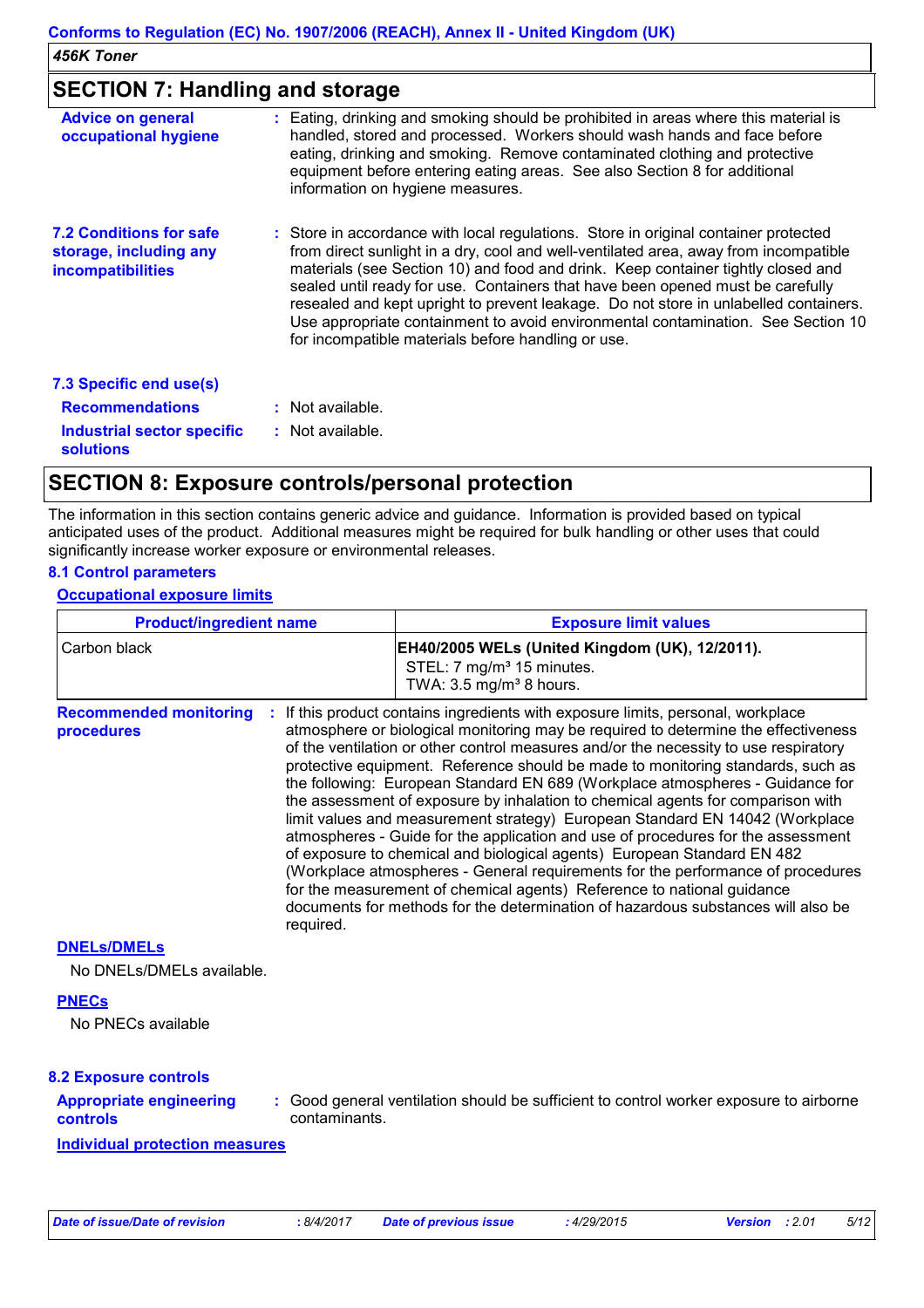## **SECTION 8: Exposure controls/personal protection**

| <b>Hygiene measures</b>                   | : Wash hands, forearms and face thoroughly after handling chemical products,<br>before eating, smoking and using the lavatory and at the end of the working period.<br>Appropriate techniques should be used to remove potentially contaminated clothing.<br>Wash contaminated clothing before reusing. Ensure that eyewash stations and<br>safety showers are close to the workstation location. |
|-------------------------------------------|---------------------------------------------------------------------------------------------------------------------------------------------------------------------------------------------------------------------------------------------------------------------------------------------------------------------------------------------------------------------------------------------------|
| <b>Eye/face protection</b>                | Safety eyewear complying with an approved standard should be used when a risk<br>assessment indicates this is necessary to avoid exposure to liquid splashes, mists,<br>gases or dusts. If contact is possible, the following protection should be worn,<br>unless the assessment indicates a higher degree of protection: safety glasses with<br>side-shields.                                   |
| <b>Skin protection</b>                    |                                                                                                                                                                                                                                                                                                                                                                                                   |
| <b>Hand protection</b>                    | : Chemical-resistant, impervious gloves complying with an approved standard should<br>be worn at all times when handling chemical products if a risk assessment indicates<br>this is necessary.                                                                                                                                                                                                   |
| <b>Body protection</b>                    | Personal protective equipment for the body should be selected based on the task<br>being performed and the risks involved and should be approved by a specialist<br>before handling this product.                                                                                                                                                                                                 |
| <b>Other skin protection</b>              | Appropriate footwear and any additional skin protection measures should be<br>selected based on the task being performed and the risks involved and should be<br>approved by a specialist before handling this product.                                                                                                                                                                           |
| <b>Respiratory protection</b>             | Based on the hazard and potential for exposure, select a respirator that meets the<br>appropriate standard or certification. Respirators must be used according to a<br>respiratory protection program to ensure proper fitting, training, and other important<br>aspects of use.                                                                                                                 |
| <b>Environmental exposure</b><br>controls | Emissions from ventilation or work process equipment should be checked to<br>ensure they comply with the requirements of environmental protection legislation.<br>In some cases, fume scrubbers, filters or engineering modifications to the process<br>equipment will be necessary to reduce emissions to acceptable levels.                                                                     |

## **SECTION 9: Physical and chemical properties**

#### **9.1 Information on basic physical and chemical properties**

| <b>Appearance</b>                                      |    |                                |
|--------------------------------------------------------|----|--------------------------------|
| <b>Physical state</b>                                  | t. | Solid. [Finely divided solid.] |
| <b>Colour</b>                                          |    | Black.                         |
| <b>Odour</b>                                           |    | Faint odour. (Plastic.)        |
| <b>Odour threshold</b>                                 |    | Not available.                 |
| рH                                                     |    | Not available.                 |
| <b>Melting point/freezing point</b>                    |    | Not available.                 |
| <b>Initial boiling point and</b>                       |    | Not available.                 |
| boiling range                                          |    |                                |
| <b>Flash point</b>                                     |    | Not available.                 |
| <b>Evaporation rate</b>                                |    | Not applicable.                |
| <b>Flammability (solid, gas)</b>                       |    | Not available.                 |
| <b>Upper/lower flammability or</b><br>explosive limits |    | Not available.                 |
| <b>Vapour pressure</b>                                 |    | Not available.                 |
| <b>Vapour density</b>                                  |    | Not applicable.                |
| <b>Relative density</b>                                |    | Not determined.                |
| <b>Solubility(ies)</b>                                 |    | Not available.                 |
| <b>Partition coefficient: n-octanol/</b><br>water      | ÷. | Not available.                 |
| <b>Auto-ignition temperature</b>                       |    | Not available.                 |
|                                                        |    |                                |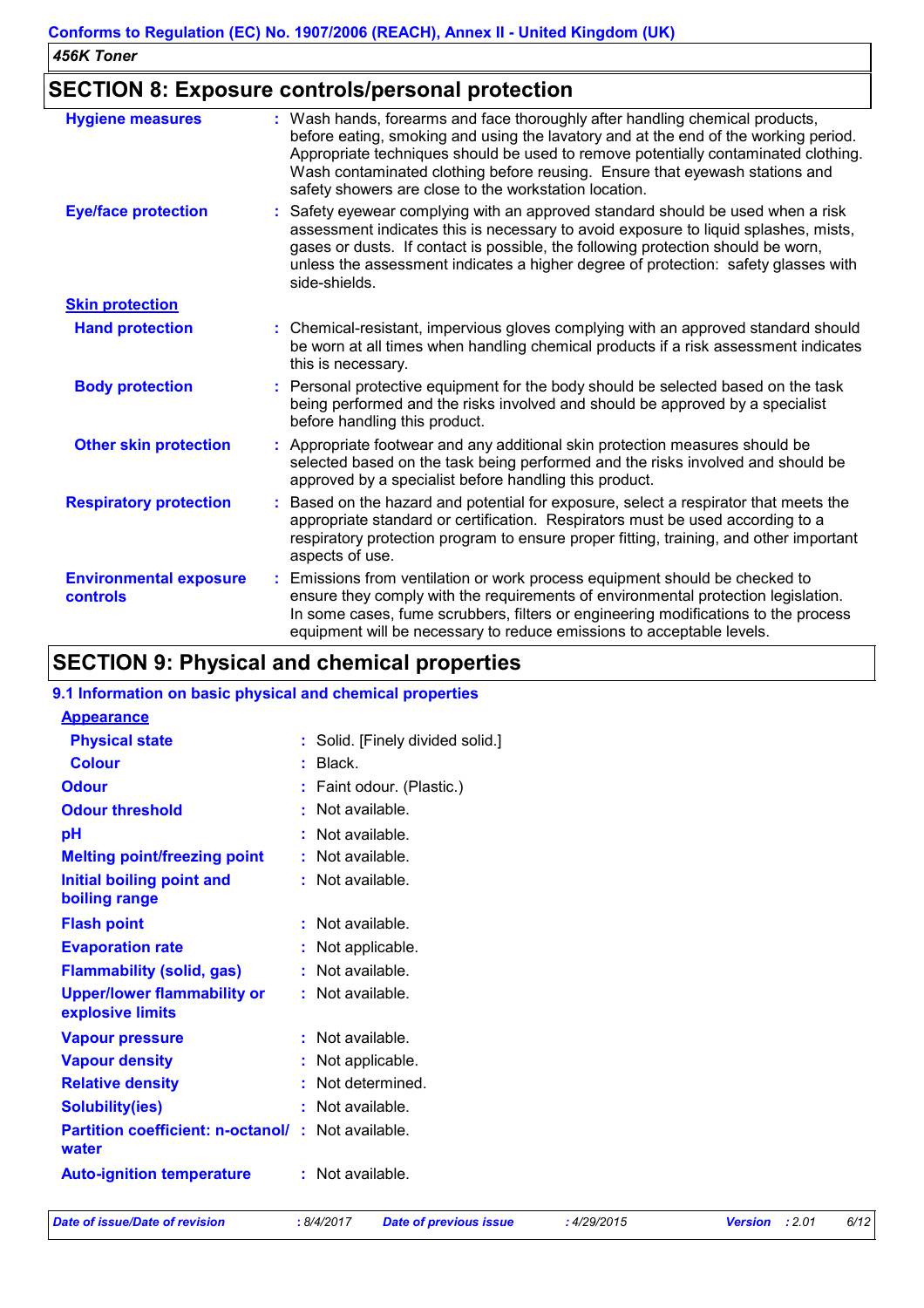## **SECTION 9: Physical and chemical properties**

| <b>Decomposition temperature</b> | : Not available.   |
|----------------------------------|--------------------|
| <b>Viscosity</b>                 | $:$ Not available. |
| <b>Explosive properties</b>      | $:$ Not available. |
| <b>Oxidising properties</b>      | : Not available.   |

#### **9.2 Other information**

No additional information.

| <b>SECTION 10: Stability and reactivity</b>       |                                                                                                           |  |
|---------------------------------------------------|-----------------------------------------------------------------------------------------------------------|--|
| <b>10.1 Reactivity</b>                            | : No specific test data related to reactivity available for this product or its ingredients.              |  |
| <b>10.2 Chemical stability</b>                    | : The product is stable.                                                                                  |  |
| <b>10.3 Possibility of</b><br>hazardous reactions | : Under normal conditions of storage and use, hazardous reactions will not occur.                         |  |
| <b>10.4 Conditions to avoid</b>                   | No specific data.                                                                                         |  |
| 10.5 Incompatible materials                       | : No specific data.                                                                                       |  |
| <b>10.6 Hazardous</b><br>decomposition products   | : Under normal conditions of storage and use, hazardous decomposition products<br>should not be produced. |  |

## **SECTION 11: Toxicological information**

#### **11.1 Information on toxicological effects**

#### **Acute toxicity**

| <b>Product/ingredient name</b>                             | <b>Result</b>                                      | <b>Species</b>    | <b>Dose</b> | <b>Exposure</b> |
|------------------------------------------------------------|----------------------------------------------------|-------------------|-------------|-----------------|
| 456K Toner                                                 | <b>LC50 Inhalation Dusts and</b><br>mists          | Rat               | >5000 mg/l  | 4 hours         |
|                                                            | LD50 Oral                                          | Rat               | >5000 mg/kg |                 |
| <b>Conclusion/Summary</b>                                  | $:$ Not available.                                 |                   |             |                 |
| <b>Acute toxicity estimates</b>                            |                                                    |                   |             |                 |
| Not available.                                             |                                                    |                   |             |                 |
| <b>Irritation/Corrosion</b>                                |                                                    |                   |             |                 |
| <b>Conclusion/Summary</b>                                  | $:$ Not available.                                 |                   |             |                 |
| <b>Sensitiser</b>                                          |                                                    |                   |             |                 |
| <b>Conclusion/Summary</b>                                  | : Not available.                                   |                   |             |                 |
| <b>Mutagenicity</b>                                        |                                                    |                   |             |                 |
| <b>Product/ingredient name</b>                             | <b>Test</b>                                        | <b>Experiment</b> |             | <b>Result</b>   |
| 456K Toner                                                 | OECD 471 Bacterial<br><b>Reverse Mutation Test</b> | Subject: Bacteria |             | Negative        |
| <b>Conclusion/Summary</b><br>: Not mutagenic in Ames test. |                                                    |                   |             |                 |

#### **Carcinogenicity**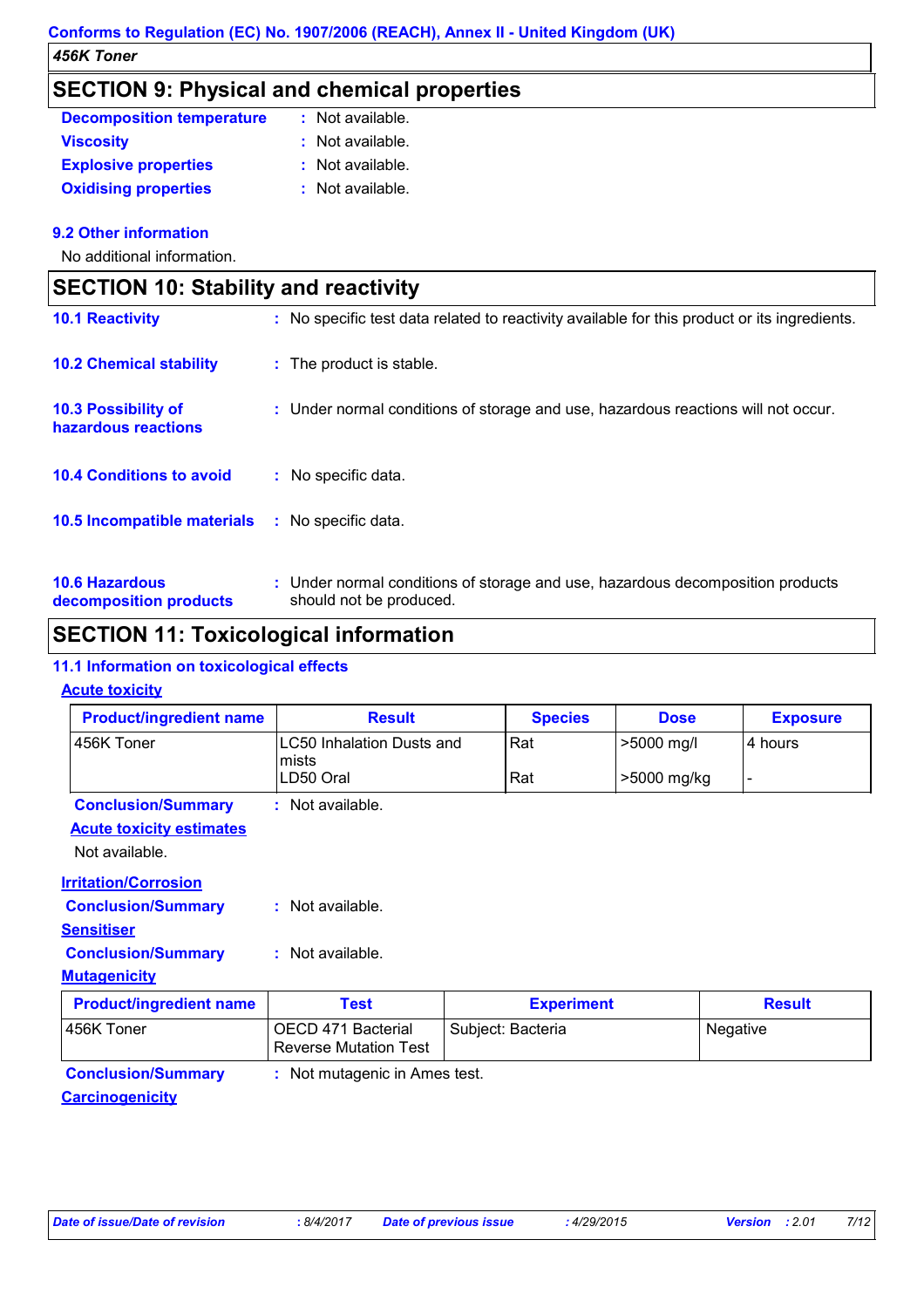#### **SECTION 11: Toxicological information Potential chronic health effects Potential acute health effects Inhalation :** No known significant effects or critical hazards. **Ingestion :** No known significant effects or critical hazards. **Skin contact :** No known significant effects or critical hazards. **Eye contact :** No known significant effects or critical hazards. **General :** No known significant effects or critical hazards. **Carcinogenicity :** No known significant effects or critical hazards. No known significant effects or critical hazards. Toner is negative (nonmutagenic) in the Ames assay. **Mutagenicity : Teratogenicity :** No known significant effects or critical hazards. Not available. **Conclusion/Summary :** Not available. **Conclusion/Summary :** Low acute inhalation toxicity. As with exposure to high concentrations of any dust, minimal irritation of the respiratory tract may occur. Pure carbon black and titanium dioxide, minor components of this product, has been listed by IARC as a group 2B (possible carcinogen). This classification is based on rat "lung particulate overload" studies performed with airborne particulate. Toner is not listed by IARC, NTP, or OSHA. **Teratogenicity Conclusion/Summary :** Not available. **Reproductive toxicity Conclusion/Summary :** Not available. **Developmental effects :** No known significant effects or critical hazards. **Fertility effects :** No known significant effects or critical hazards. **Symptoms related to the physical, chemical and toxicological characteristics Skin contact Ingestion Inhalation :** No specific data. No specific data. **:** No specific data. **: Eye contact :** No specific data. Routes of entry anticipated: Dermal, Inhalation. **: Specific target organ toxicity (single exposure) Specific target organ toxicity (repeated exposure) Aspiration hazard Information on likely routes of exposure Delayed and immediate effects as well as chronic effects from short and long-term exposure Short term exposure Long term exposure Potential immediate effects Potential delayed effects :** Not available. **:** Not available. **Potential immediate effects Potential delayed effects :** Not available. **:** Not available. Not available. Not available. Not available.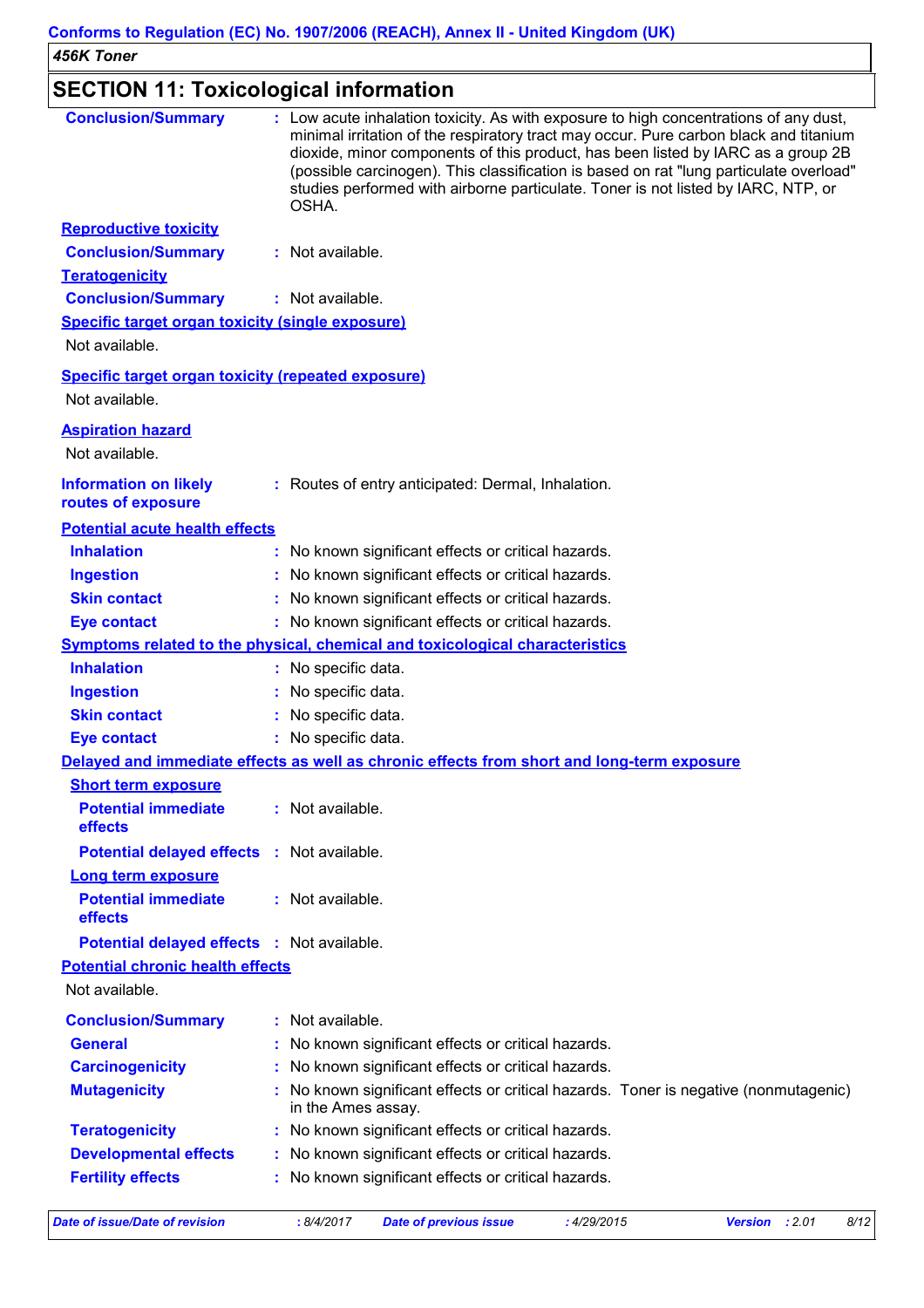### **SECTION 11: Toxicological information**

**Other information :** Not available.

## **SECTION 12: Ecological information**

#### **12.1 Toxicity**

| <b>Product/ingredient name</b> | <b>Result</b>                                  | <b>Species</b>     | <b>Exposure</b>       |
|--------------------------------|------------------------------------------------|--------------------|-----------------------|
| 456K Toner                     | Acute EC50 >1000 mg/l<br>Acute EC50 >1000 mg/l | Daphnia<br>Daphnia | 24 hours<br>I48 hours |
| <b>Conclusion/Summary</b>      | Not available.                                 |                    |                       |

#### **12.2 Persistence and degradability**

**Conclusion/Summary :** Not available.

#### **12.3 Bioaccumulative potential**

Not available.

| 12.4 Mobility in soil                                   |                  |
|---------------------------------------------------------|------------------|
| <b>Soil/water partition</b><br><b>coefficient (Koc)</b> | : Not available. |
| <b>Mobility</b>                                         | : Not available. |

#### **12.5 Results of PBT and vPvB assessment**

| <b>PBT</b>  | : Not applicable. |
|-------------|-------------------|
| <b>vPvB</b> | : Not applicable. |

**12.6 Other adverse effects** : No known significant effects or critical hazards.

## **SECTION 13: Disposal considerations**

The information in this section contains generic advice and guidance. The list of Identified Uses in Section 1 should be consulted for any available use-specific information provided in the Exposure Scenario(s).

#### **13.1 Waste treatment methods**

| <b>Product</b>             |                                                                                                                                                                                                                                                                                                                                                                                                                                                                                                                                                      |
|----------------------------|------------------------------------------------------------------------------------------------------------------------------------------------------------------------------------------------------------------------------------------------------------------------------------------------------------------------------------------------------------------------------------------------------------------------------------------------------------------------------------------------------------------------------------------------------|
| <b>Methods of disposal</b> | : The generation of waste should be avoided or minimised wherever possible.<br>Disposal of this product, solutions and any by-products should at all times comply<br>with the requirements of environmental protection and waste disposal legislation<br>and any regional local authority requirements. Dispose of surplus and non-<br>recyclable products via a licensed waste disposal contractor. Waste should not be<br>disposed of untreated to the sewer unless fully compliant with the requirements of<br>all authorities with jurisdiction. |
| <b>Hazardous waste</b>     | : Within the present knowledge of the supplier, this product is not regarded as<br>hazardous waste, as defined by EU Directive 2008/98/EC.                                                                                                                                                                                                                                                                                                                                                                                                           |
| <b>Packaging</b>           |                                                                                                                                                                                                                                                                                                                                                                                                                                                                                                                                                      |
| <b>Methods of disposal</b> | : The generation of waste should be avoided or minimised wherever possible. Waste<br>packaging should be recycled. Incineration or landfill should only be considered<br>when recycling is not feasible.                                                                                                                                                                                                                                                                                                                                             |
| <b>Special precautions</b> | : This material and its container must be disposed of in a safe way. Empty<br>containers or liners may retain some product residues. Avoid dispersal of spilt<br>material and runoff and contact with soil, waterways, drains and sewers.                                                                                                                                                                                                                                                                                                            |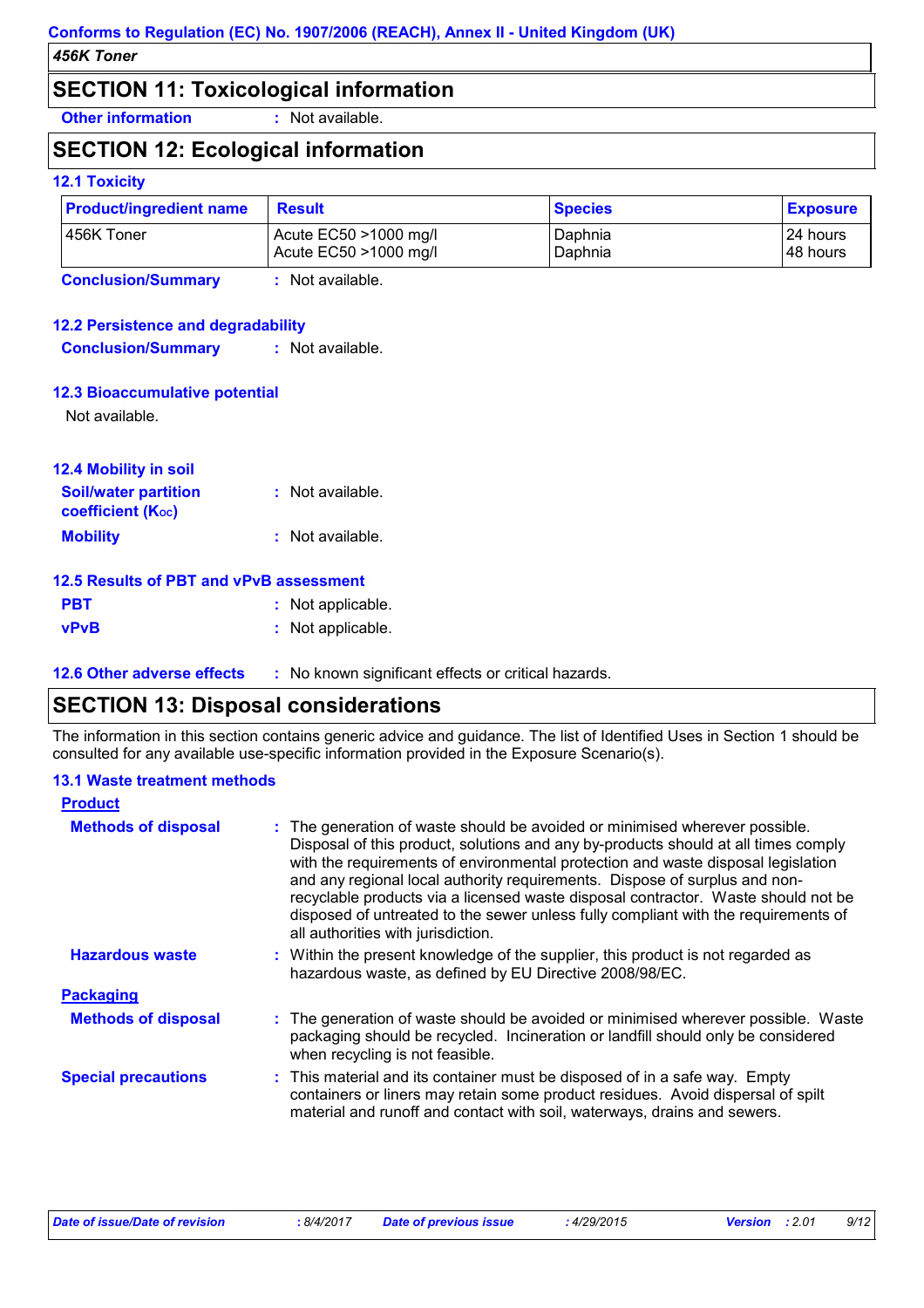## **SECTION 14: Transport information**

| <u>ULUITUITETTUUDEULIINUITIILUUT</u>      |                |                |                |                |
|-------------------------------------------|----------------|----------------|----------------|----------------|
|                                           | <b>ADR/RID</b> | <b>ADN</b>     | <b>IMDG</b>    | <b>IATA</b>    |
| 14.1 UN number                            | Not regulated. | Not regulated. | Not regulated. | Not regulated. |
| 14.2 UN proper<br>shipping name           |                |                |                |                |
| <b>14.3 Transport</b><br>hazard class(es) |                |                |                |                |
| 14.4 Packing<br>group                     |                |                |                |                |
| 14.5<br><b>Environmental</b><br>hazards   | No.            | No.            | No.            | No.            |

**user**

**14.6 Special precautions for : Transport within user's premises: always transport in closed containers that are** upright and secure. Ensure that persons transporting the product know what to do in the event of an accident or spillage.

**14.7 Transport in bulk according to Annex II of Marpol and the IBC Code :** Not available.

### **SECTION 15: Regulatory information**

**15.1 Safety, health and environmental regulations/legislation specific for the substance or mixture**

#### **EU Regulation (EC) No. 1907/2006 (REACH)**

**Annex XIV - List of substances subject to authorisation**

#### **Annex XIV**

None of the components are listed.

**Substances of very high concern**

None of the components are listed.

**Annex XVII - Restrictions on the manufacture, placing on the market and use of certain dangerous substances, mixtures and articles** : Not applicable.

#### **Other EU regulations**

**Ozone depleting substances (1005/2009/EU)** Not listed.

**Prior Informed Consent (PIC) (649/2012/EU)** Not listed.

**Seveso Directive**

This product is not controlled under the Seveso Directive.

#### **International regulations**

**Chemical Weapon Convention List Schedules I, II & III Chemicals**

Not listed.

#### **Montreal Protocol (Annexes A, B, C, E)**

*Date of issue/Date of revision* **:** *8/4/2017 Date of previous issue : 4/29/2015 Version : 2.01 10/12*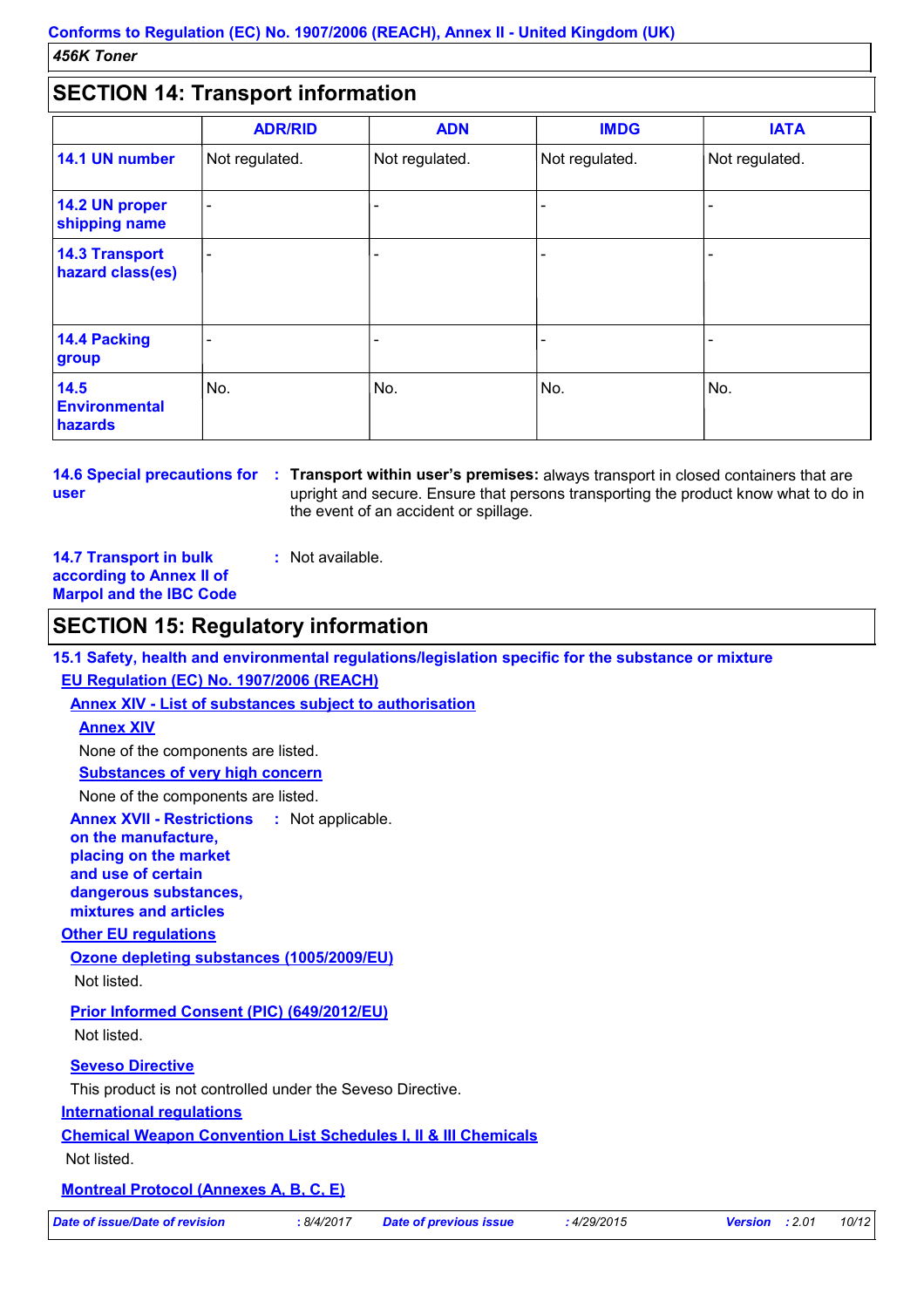## **SECTION 15: Regulatory information**

Not listed.

| Not listed.                                 | <b>Stockholm Convention on Persistent Organic Pollutants</b>                                                                                                    |
|---------------------------------------------|-----------------------------------------------------------------------------------------------------------------------------------------------------------------|
| Not listed.                                 | <b>Rotterdam Convention on Prior Informed Consent (PIC)</b>                                                                                                     |
| Not listed.                                 | <b>UNECE Aarhus Protocol on POPs and Heavy Metals</b>                                                                                                           |
| <b>Inventory list</b>                       |                                                                                                                                                                 |
| <b>AICS (Australia)</b>                     | : All ingredients are listed in Australian Inventory of Chemical Substances (AICS),<br>have been registered, or are exempt.                                     |
| <b>China inventory (IECSC)</b>              | : All ingredients are listed on the Chinese inventory (IECSC) or are exempt.                                                                                    |
| <b>DSL/NDSL</b>                             | : All ingredients are listed on the Canadian Domestic Substances List (DSL), have<br>been registered on the Non-Domestic Substances List (NDSL), or are exempt. |
| <b>ENCS (Japan)</b>                         | : All ingredients are listed on the Japanese Existing and New Chemical Substances<br>(ENCS) list, have been registered, or are exempt.                          |
| <b>Philippines inventory</b><br>(PICCS)     | : All ingredients are listed on the Philippines Inventory (PICCS) or are exempt.                                                                                |
| <b>Korea inventory (KECI)</b>               | : All ingredients are listed on the Korean Existing Chemicals List (ECL), have been<br>registered, or are exempt.                                               |
| <b>United States inventory</b><br>(TSCA 8b) | All ingredients are listed on the Toxic Substances Control Act (TSCA) inventory,<br>have been registered, or are exempt.                                        |
| <b>15.2 Chemical safety</b><br>assessment   | This product contains substances for which Chemical Safety Assessments are still<br>required.                                                                   |

## **SECTION 16: Other information**

 $\nabla$  Indicates information that has changed from previously issued version.

| <b>Abbreviations and</b><br>acronyms                     | $:$ ATE = Acute Toxicity Estimate<br>CLP = Classification, Labelling and Packaging Regulation [Regulation (EC) No.<br>1272/2008]<br>DNEL = Derived No Effect Level<br>EUH statement = CLP-specific Hazard statement<br><b>PNEC = Predicted No Effect Concentration</b><br><b>RRN = REACH Registration Number</b> |
|----------------------------------------------------------|------------------------------------------------------------------------------------------------------------------------------------------------------------------------------------------------------------------------------------------------------------------------------------------------------------------|
| <b>Key literature references</b><br>and sources for data | $\therefore$ Regulation (EC) No. 1272/2008 [CLP]<br>International transport regulations<br>Occupational exposure limits<br>IATA Dangerous Goods Regulation (DGR) 58th Edition 2017                                                                                                                               |

#### **Procedure used to derive the classification according to Regulation (EC) No. 1272/2008 [CLP/GHS]**

| <b>Classification</b> | <b>Justification</b> |
|-----------------------|----------------------|
| Not classified.       |                      |

#### **Full text of abbreviated H statements**

Not applicable.

#### **Full text of classifications [CLP/GHS]**

Not applicable.

| Date of printing                          | : 8/4/2017 |
|-------------------------------------------|------------|
| Date of issue/ Date of<br><b>revision</b> | : 8/4/2017 |

*Date of issue/Date of revision* **:** *8/4/2017 Date of previous issue : 4/29/2015 Version : 2.01 11/12*